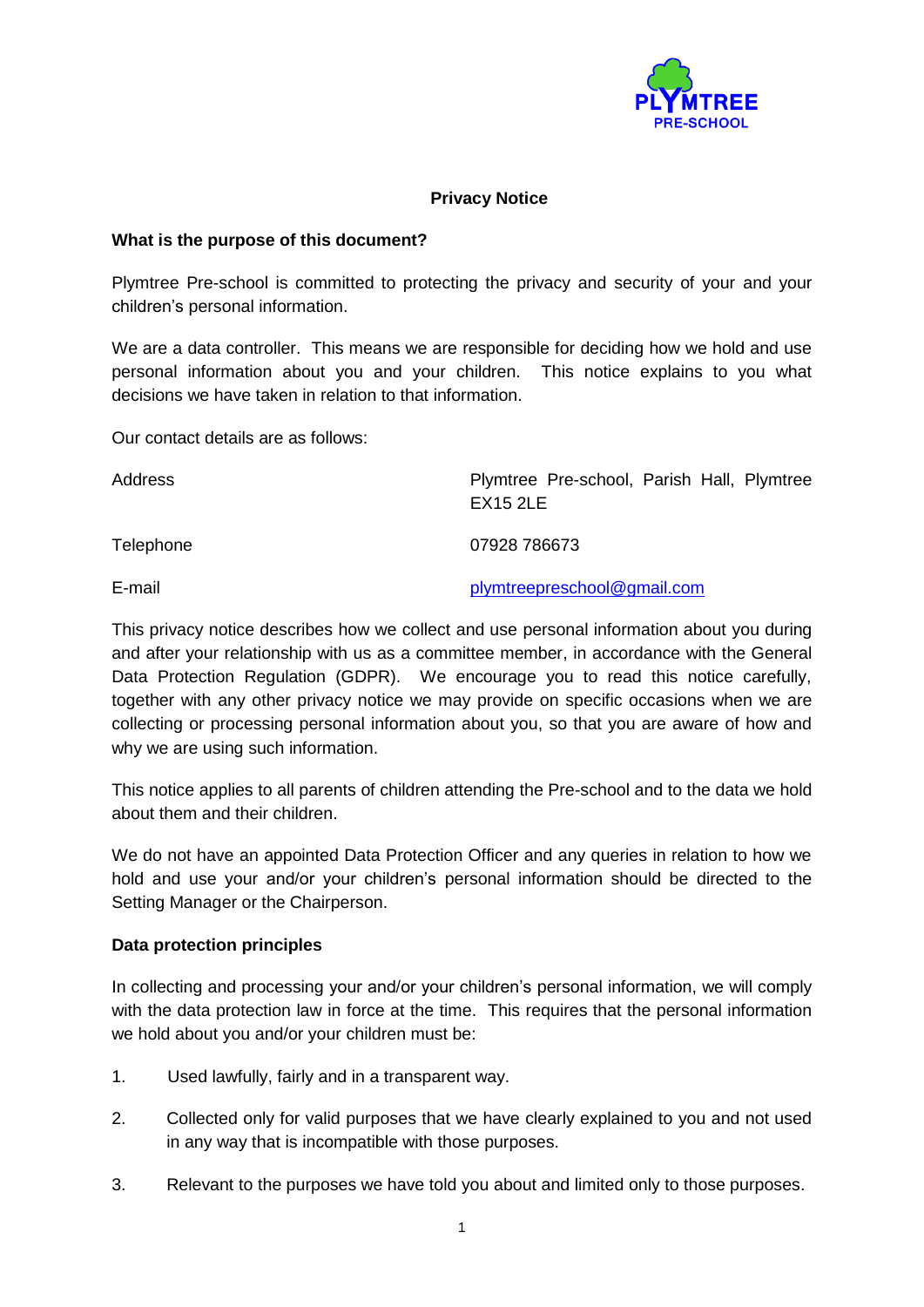- 4. Accurate and kept up to date.
- 5. Kept only as long as necessary for the purposes we have told you about.
- 6. Kept securely.

#### **The kind of information we hold about you and/or your children**

We will collect, store, and use a variety of categories of personal information about you and/or your children. Those categories are detailed in the Schedule to this notice.

We may also collect, store and use "special categories" of more sensitive personal information, which are also detailed in the Schedule to this notice.

#### **How is your personal information collected?**

We collect personal information about you and/or your children directly from you on request through our registration form.

#### **How we will use information about you**

We will only use your and/or your children's personal information when the law allows us to and as detailed in the Schedule to this notice.

#### **Situations in which we will use your personal information**

There are a variety of situations in which we will use the information we collect about you and/or your children and these are detailed in the Schedule to this notice. The information in the Schedule includes the use we make of particularly sensitive personal information, such as criminal records information.

Where we use your and/or your children's personal information to pursue the legitimate interests of the Pre-school, we will only do so provided your interests and fundamental rights do not override those interests.

Some of the above grounds for processing will overlap and there may be several grounds which justify our use of your and/or your children's personal information.

## **If you fail to provide personal information**

If you fail to provide certain information when requested, we may be prevented from complying with our legal obligations (such as to ensure the wellbeing of children in our care).

## **Change of purpose**

We will only use your and/or your children's personal information for the purposes for which we collected it, unless we reasonably consider that we need to use it for another reason and that reason is compatible with the original purpose. If we need to use your and/or your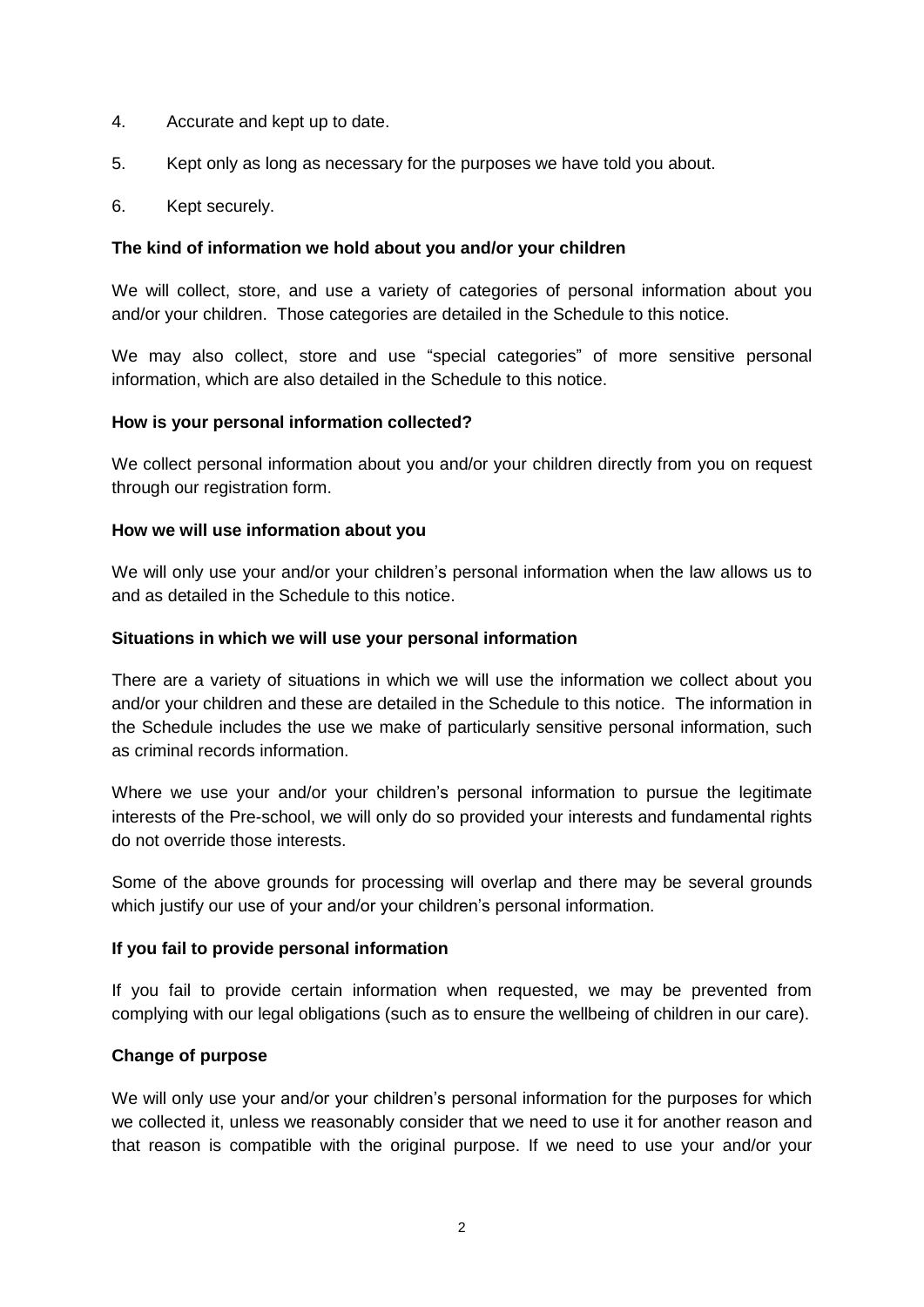children's personal information for an unrelated purpose, we will notify you and we will explain the legal basis which allows us to do so.

Please note that we may process your and/or your children's personal information without your knowledge or consent, in compliance with the above rules, where this is required or permitted by law.

## **Do we need your consent to use particularly sensitive information?**

We do not need your consent if we use your and/or your children's personal information in accordance with our written policy to carry out our legal obligations. In limited circumstances, we may approach you for your written consent to allow us to process certain particularly sensitive data. If we do so, we will provide you with full details of the information that we would like and the reason we need it, so that you can carefully consider whether you wish to consent. You should be aware that it is not a condition of your child's attendance at the Pre-school that you agree to any request for consent from us.

# **Why might you share my/my children's personal information with third parties?**

We may have to share your data with third parties, including third-party service providers. We require third parties to respect the security of your and/or your children's data and to treat it in accordance with the law.

We will share your and/or your children's personal information with third parties where required by law, where it is necessary to administer our relationship with you or where we have another legitimate interest in doing so.

Any third parties with whom we might share your and/or your children's personal information are detailed in the Schedule to this notice.

# **Transferring information outside the EEA**

We do not anticipate transferring the personal information we collect about you and/or your children outside the EEA.

## **Data security**

We have put in place appropriate security measures to prevent your and/or your children's personal information from being accidentally lost, used or accessed in an unauthorised way, altered or disclosed. In addition, we limit access to your and/or your children's personal information to those employees, agents, contractors and other third parties who have a business need to know. They will only process your and/or your children's personal information on our instructions and they are subject to a duty of confidentiality. Details of these measures may be obtained from the Chairperson.

We have put in place procedures to deal with any suspected data security breach and will notify you and any applicable regulator of a suspected breach where we are legally required to do so.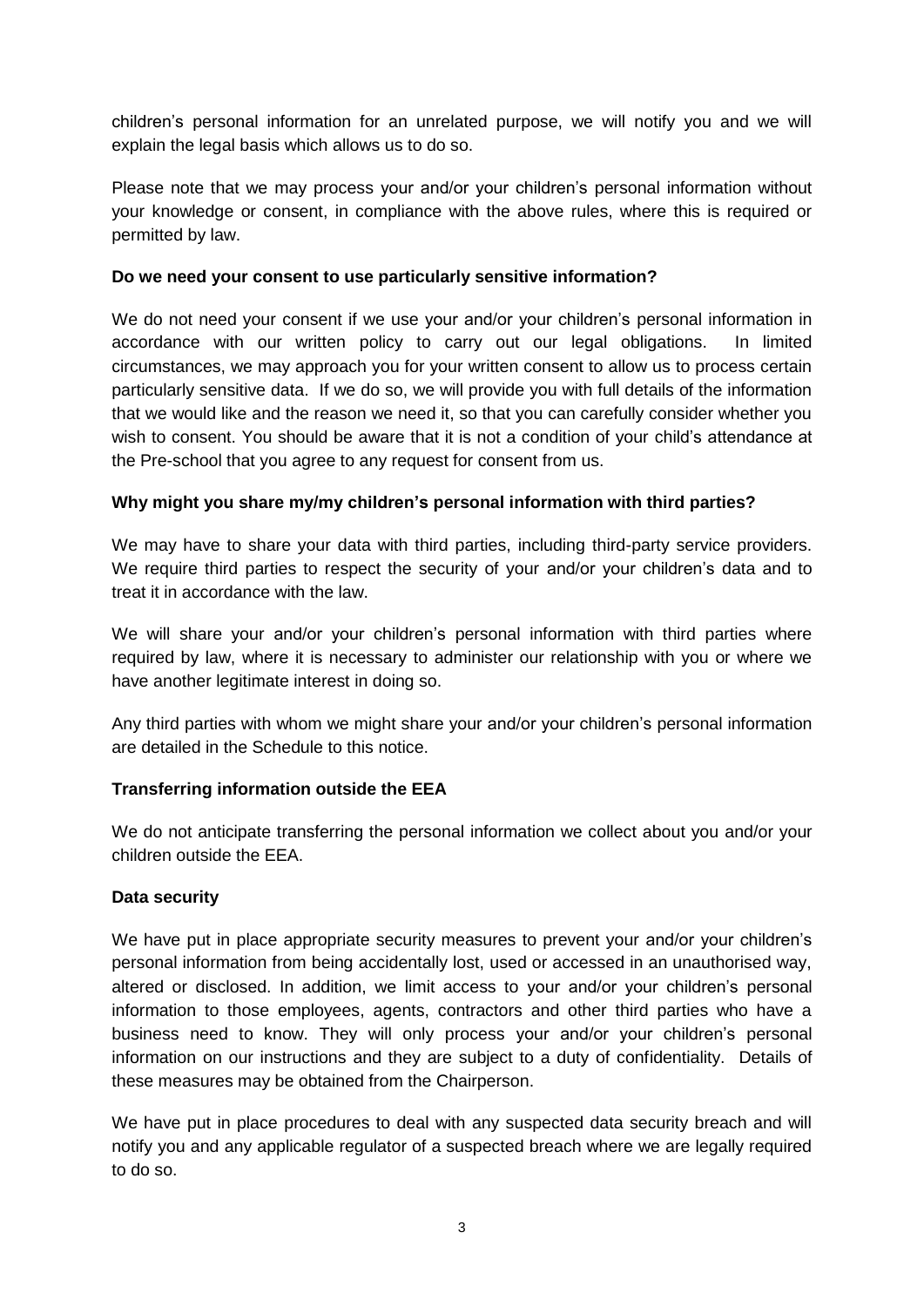## **Data retention**

We will only retain your and/or your children's personal information for as long as necessary to fulfil the purposes we collected it for, including for the purposes of satisfying any legal, accounting, or reporting requirements. Details of retention periods for different aspects of your and/or your children's personal information are set out in the Schedule to this notice.

In some circumstances we may anonymise your and/or your children's personal information so that it can no longer be associated with you and/or your children, in which case we may use such information without further notice to you.

## **Your duty to inform us of changes**

It is important that the personal information we hold about you and your children is accurate and current. Please keep us informed if your personal information changes during your relationship with us.

## **Your rights in connection with personal information**

Under certain circumstances, the law grants you certain rights. These are summarised below. Please note that your rights may be limited and subject to restrictions in certain situations:

- **Request access** to your personal information (commonly known as a "data subject access request"). This enables you to receive a copy of the personal information we hold about you and to check that we are lawfully processing it.
- **Request correction** of the personal information that we hold about you. This enables you to have any incomplete or inaccurate information we hold about you corrected.
- **Request erasure** of your personal information. This enables you to ask us to delete or remove personal information where there is no good reason for us continuing to process it. You also have the right to ask us to delete or remove your personal information where you have exercised your right to object to processing (see below).
- **Object to processing** of your personal information where we are relying on a legitimate interest (or those of a third party) and there is something about your particular situation which makes you want to object to processing on this ground. You also have the right to object where we are processing your personal information for direct marketing purposes.
- **Request the restriction of processing** of your personal information. This enables you to ask us to suspend the processing of personal information about you, for example if you want us to establish its accuracy or the reason for processing it.
- **Request the transfer** of your personal information to another party.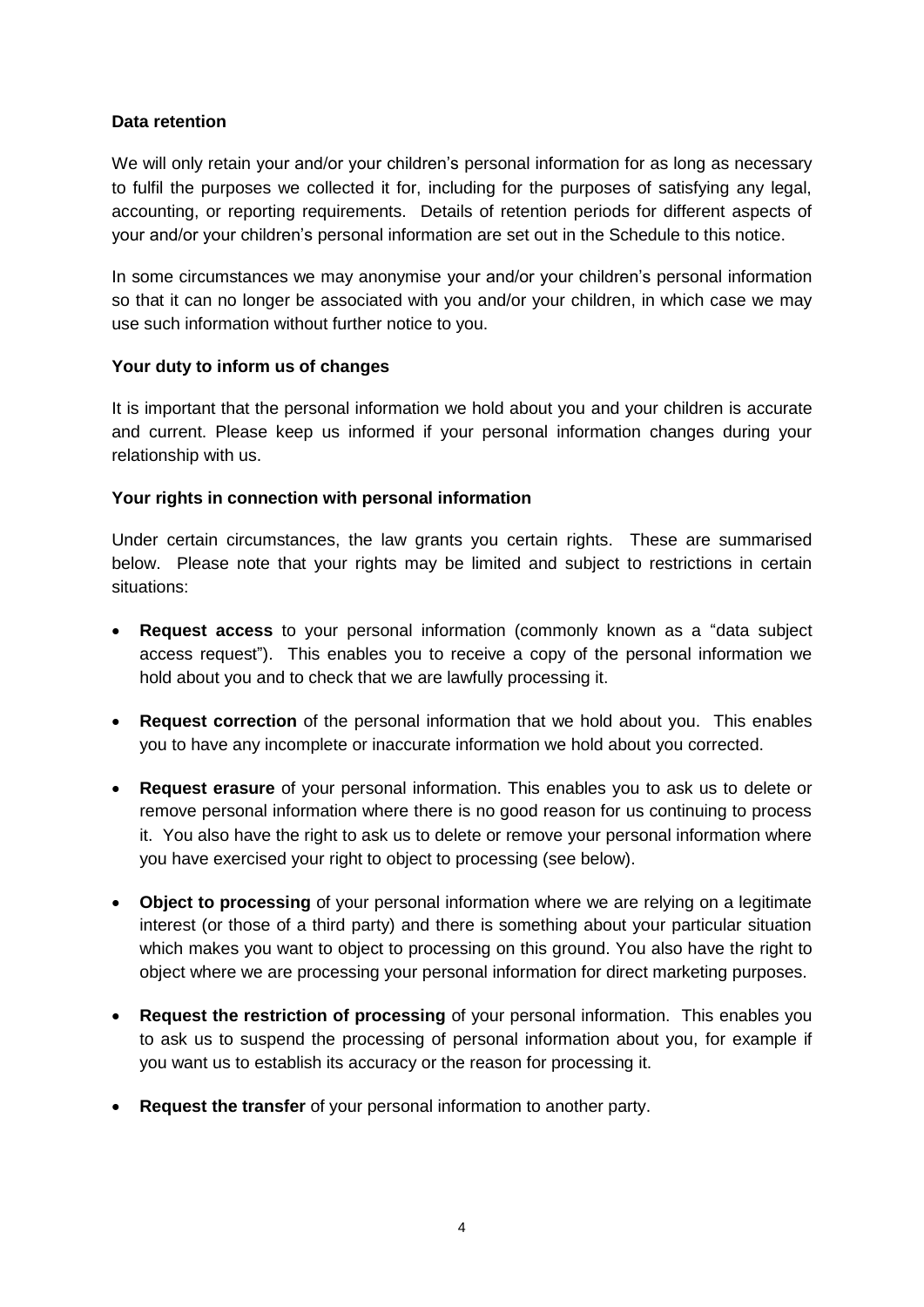If you want to review, verify, correct or request erasure of your and/or your children's personal information, object to the processing of that data, or request that we transfer a copy of that information to another party, please contact the Chairperson.

## **No fee usually required**

You will not have to pay a fee to access your and/or your children's personal information (or to exercise any of the other rights). However, we may charge a reasonable fee if your request for access is unfounded or excessive. Alternatively, we may refuse to comply with the request in such circumstances.

## **What we may need from you**

We may need to request specific information from you to help us confirm your identity and ensure your right to access the information (or to exercise any of your other rights). This is another appropriate security measure to ensure that personal information is not disclosed to any person who has no right to receive it.

## **Right to withdraw consent**

In any circumstances where you may have provided your consent to the collection, processing and transfer of personal information for a specific purpose, you have the right to withdraw your consent for that specific processing at any time. To withdraw your consent, please contact the Chairperson. Once we have received notification that you have withdrawn your consent, we will no longer process the information for the purpose or purposes you originally agreed to, unless we have another legitimate basis for doing so in law.

# **Complaints to the UK supervisory authority**

You have the right to make a complaint at any time to the Information Commissioner's Office (ICO), the UK supervisory authority for data protection issues.

## **Changes to this privacy notice**

We reserve the right to update this privacy notice at any time, and we will provide you with a new privacy notice when we make any substantial updates. We may also notify you in other ways from time to time about the processing of your and/or your children's personal information.

**If you have any questions about this privacy notice, please contact Ellie Hibberd, Chairperson (**[elliehibberd@gmail.com](mailto:elliehibberd@gmail.com)**; 07725 900638).**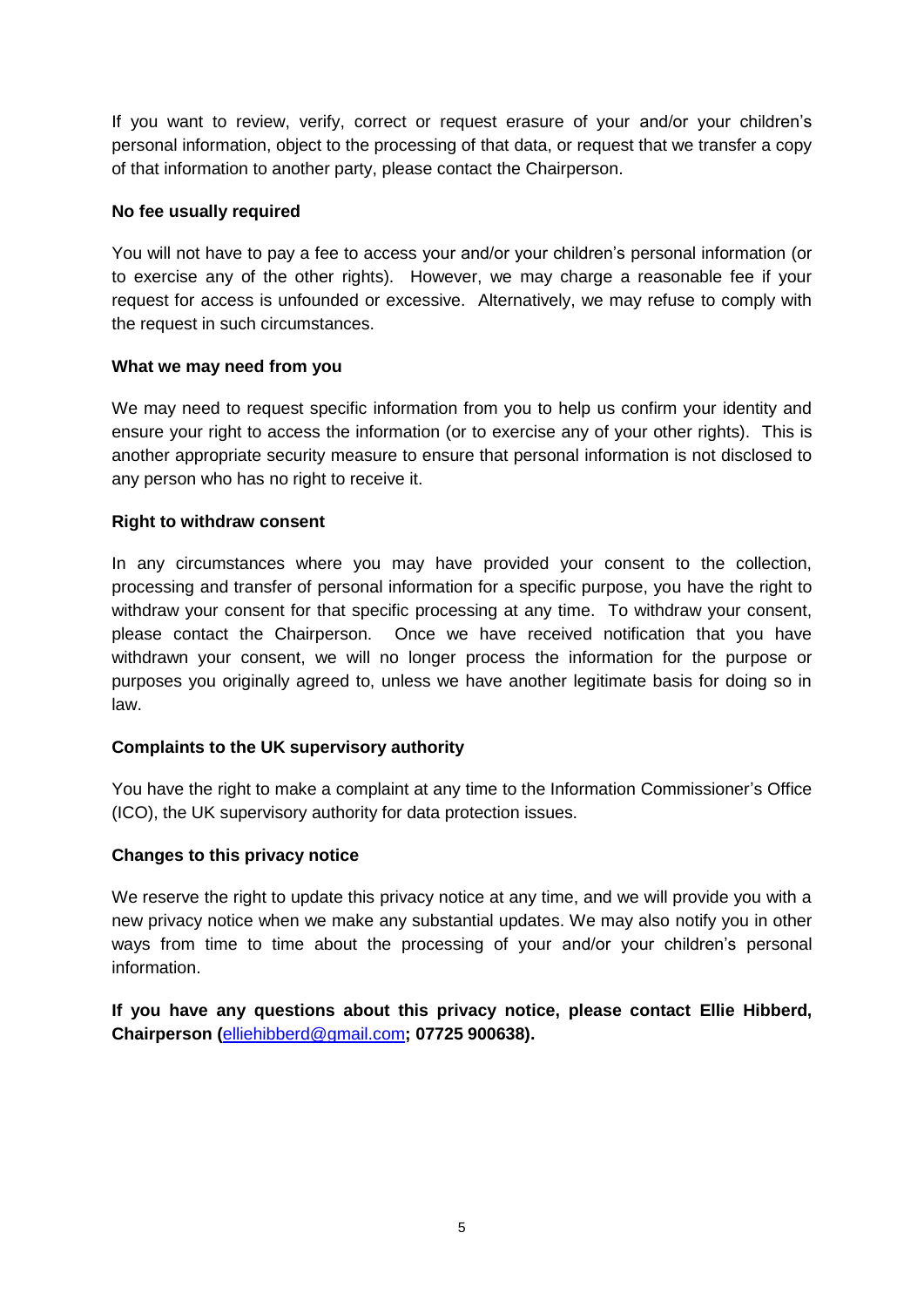

## **Schedule**

# **Personal data**

| <b>Category of</b>                                                         | <b>Disclosure</b>                                                                                                       | <b>Purpose of</b>                                                                                                                                                                                                                                                               | Legal basis of                                                                                          | <b>Assessment of</b>                                                              | <b>Time limit for</b>                         |
|----------------------------------------------------------------------------|-------------------------------------------------------------------------------------------------------------------------|---------------------------------------------------------------------------------------------------------------------------------------------------------------------------------------------------------------------------------------------------------------------------------|---------------------------------------------------------------------------------------------------------|-----------------------------------------------------------------------------------|-----------------------------------------------|
| personal data                                                              | recipients                                                                                                              | processing                                                                                                                                                                                                                                                                      | processing                                                                                              | individuals' interests                                                            | deletion                                      |
| Name and full<br>contact details for<br>both parents                       | Data collated by the<br>Setting Manager and<br>disclosed to:<br>(a) Fees & Funding<br>Officer<br>(b) Chair              | To hold accurate and up<br>to date contact<br>information for parents<br>of children attending<br>Pre-school in the event<br>of emergency situations<br>and to keep parents<br>informed of activities<br>and developments<br>within Pre-school and of<br>their child's progress | Necessary for the<br>legitimate interests of the<br>organisation                                        | Impact on individuals'<br>rights and freedoms is<br>very low                      | During child's<br>attendance at<br>Pre-school |
| Meeting<br>attendance (where<br>committee<br>meetings are<br>attended as a | Data is not disclosed<br>to any third parties<br>save as incidental to<br>the location of the<br>data specified in this | To maintain an accurate<br>record of proceedings of<br>the Committee                                                                                                                                                                                                            | Necessary for compliance<br>with a legal obligation<br>Necessary for the<br>legitimate interests of the | Impact on individuals'<br>rights and freedoms is<br>very low<br>Protection of the | During the life of<br>the charity             |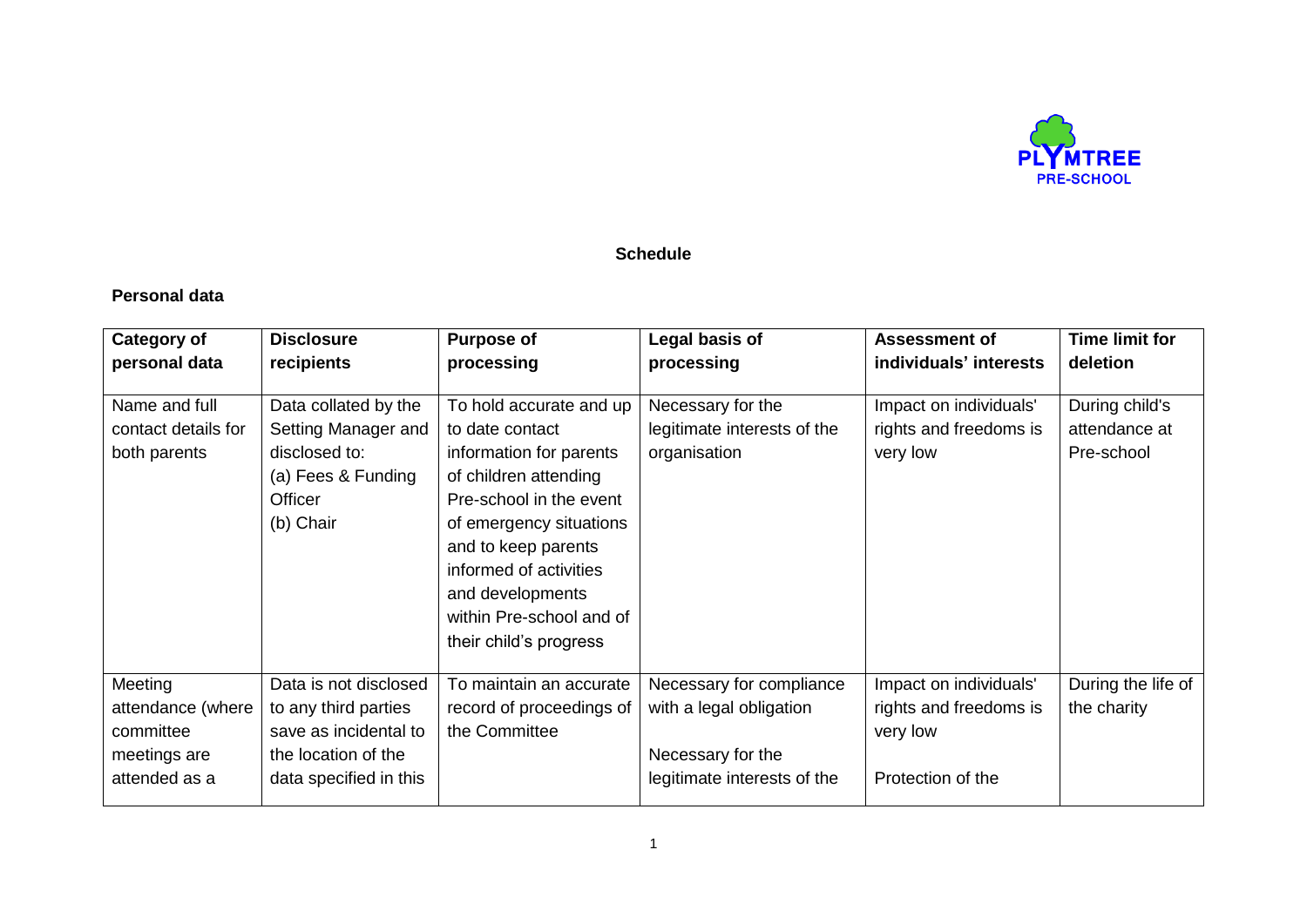| parent)                                        | register.                                                                                                                                                                                                            |                                                                                                                                                                      | organisation                                                                                                                                                                                                         | children in our care is<br>of paramount                      |                                               |
|------------------------------------------------|----------------------------------------------------------------------------------------------------------------------------------------------------------------------------------------------------------------------|----------------------------------------------------------------------------------------------------------------------------------------------------------------------|----------------------------------------------------------------------------------------------------------------------------------------------------------------------------------------------------------------------|--------------------------------------------------------------|-----------------------------------------------|
|                                                |                                                                                                                                                                                                                      |                                                                                                                                                                      |                                                                                                                                                                                                                      | importance                                                   |                                               |
| Name and<br>address of child                   | Data collated by the<br>Setting Manager and                                                                                                                                                                          | To hold accurate and up<br>to date contact                                                                                                                           | Necessary for compliance<br>with a legal obligation                                                                                                                                                                  | Impact on individuals'<br>rights and freedoms is             | During child's<br>attendance at               |
| attending setting                              | disclosed to the<br>Fees & Funding<br>Officer.<br>Fees & Funding<br>Officer discloses<br>data to Devon<br>County Council.                                                                                            | information for children<br>attending Pre-school.<br>To allow processing of<br>funding applications for<br>children attending Pre-<br>school.                        | Necessary for the<br>performance of a contract<br>to which the data subject is<br>a party<br>Necessary for the<br>legitimate interests of the<br>organisation                                                        | very low                                                     | Pre-school                                    |
| Date of birth of<br>child attending<br>setting | Data collated by the<br>Setting Manager and<br>disclosed to the<br>Fees & Funding<br>Officer.<br>Fees & Funding<br>Officer discloses<br>data to Devon<br>County Council.<br>At the point of<br>transition to school, | To allow processing of<br>funding applications for<br>children attending Pre-<br>school.<br>To enable Pre-school to<br>transition children<br>effectively to school. | Necessary for compliance<br>with a legal obligation<br>Necessary for the<br>performance of a contract<br>to which the data subject is<br>a party<br>Necessary for the<br>legitimate interests of the<br>organisation | Impact on individuals'<br>rights and freedoms is<br>very low | During child's<br>attendance at<br>Pre-school |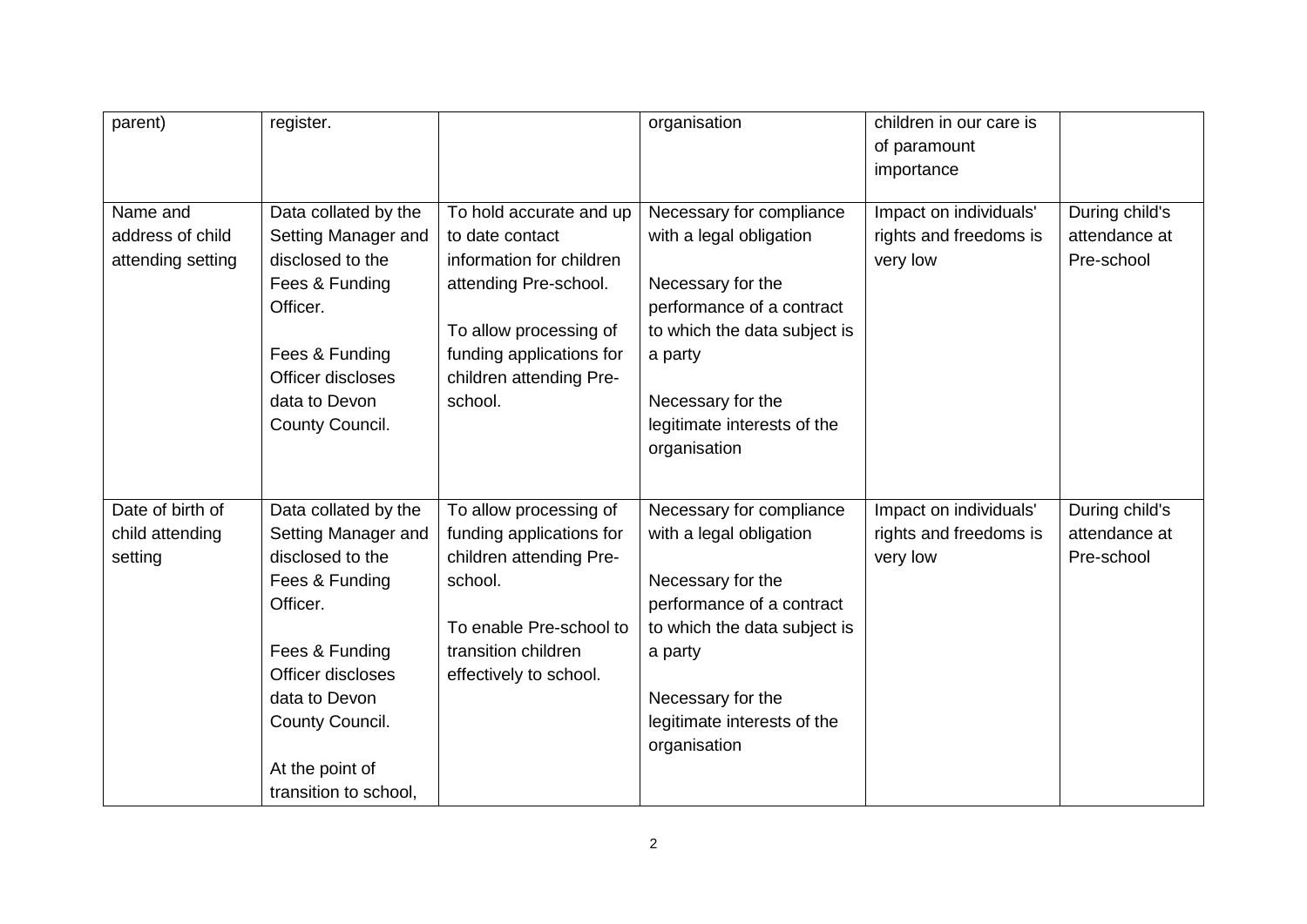| Accident and<br>incident records of<br>child attending<br>setting                                                                                      | this information is<br>provided to the<br>primary school the<br>child will be<br>attending.<br>To setting staff as<br>required for the<br>stated purpose of<br>processing                                                                                                                                                                                   | To ensure the health,<br>safety and well being of<br>children attending Pre-<br>school                                                                                                      |                                                                                                                                                                                                                      | Impact on individuals'<br>rights and freedoms is<br>very low | Until child<br>reaches the age<br>of 21 |
|--------------------------------------------------------------------------------------------------------------------------------------------------------|-------------------------------------------------------------------------------------------------------------------------------------------------------------------------------------------------------------------------------------------------------------------------------------------------------------------------------------------------------------|---------------------------------------------------------------------------------------------------------------------------------------------------------------------------------------------|----------------------------------------------------------------------------------------------------------------------------------------------------------------------------------------------------------------------|--------------------------------------------------------------|-----------------------------------------|
| Observation and<br>assessment<br>records of child<br>attending setting<br>(including any<br>special<br>educational needs<br>and disability<br>records) | To setting staff as<br>required for the<br>stated purpose of<br>processing<br>At the point of<br>transition to school,<br>this information is<br>provided to the<br>primary school the<br>child will be<br>attending<br>This information may<br>be reviewed (but not<br>copied or otherwise<br>removed) by Ofsted<br>at the time of an<br>inspection of the | To ensure that each<br>child's individual<br>educational and<br>development needs are<br>being met<br>To track the<br>organisation's<br>compliance with the<br><b>Early Years Framework</b> | Necessary for compliance<br>with a legal obligation<br>Necessary for the<br>performance of a contract<br>to which the data subject is<br>a party<br>Necessary for the<br>legitimate interests of the<br>organisation | Impact on individuals'<br>rights and freedoms is<br>very low | Until child<br>reaches the age<br>of 21 |